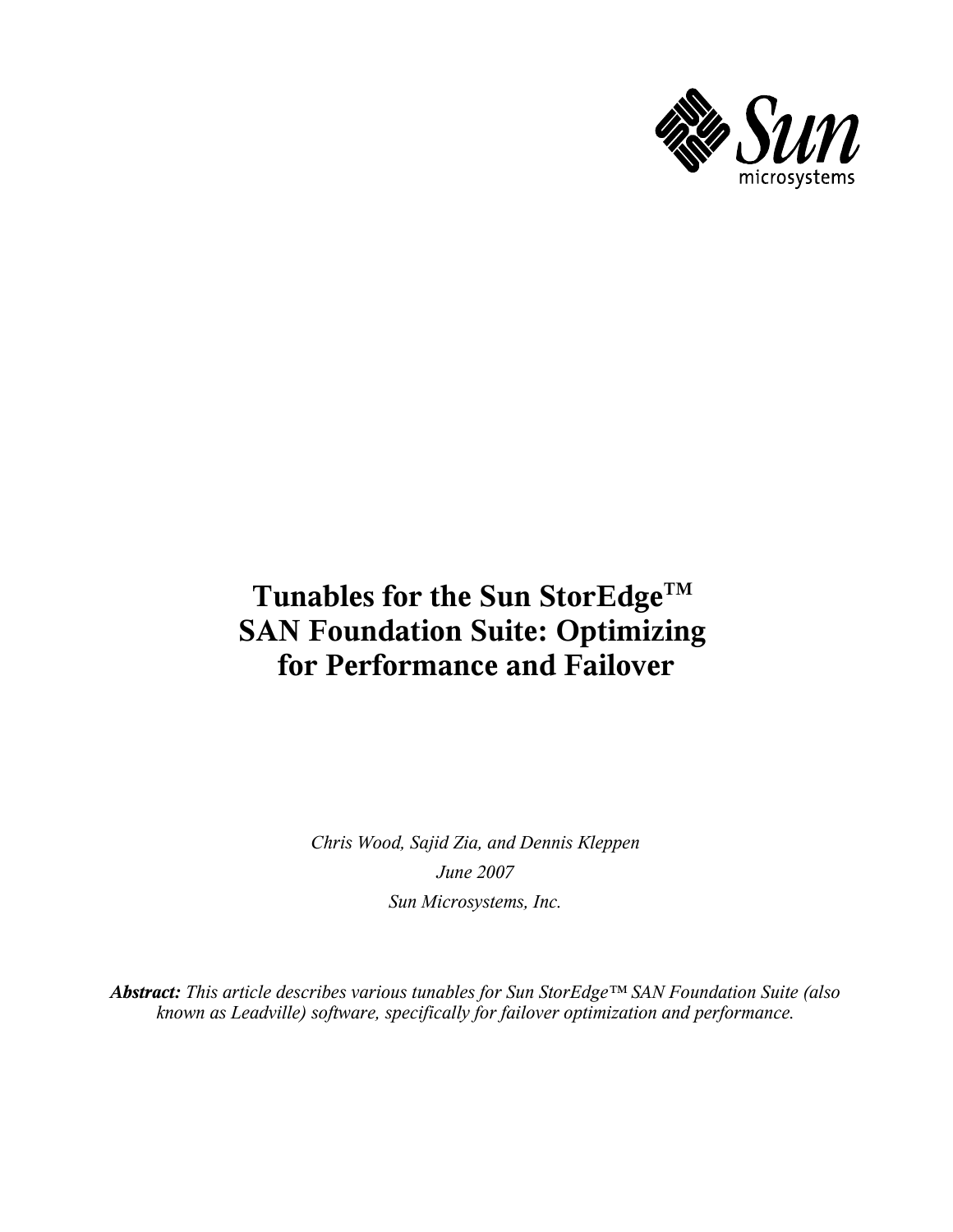*Copyright © 2007 Sun Microsystems, Inc., 4150 Network Circle, Santa Clara, California 95054, U.S.A. All rights reserved.*

*U.S. Government Rights - Commercial software. Government users are subject to the Sun Microsystems, Inc. standard license agreement and applicable provisions of the FAR and its supplements. Use is subject to license terms. This distribution may include materials developed by third parties.*

Parts of the product may be derived from Berkeley BSD systems, licensed from the University of California. UNIX is *a registered trademark in the U.S. and in other countries, exclusively licensed through X/Open Company, Ltd. X/Open is a registered trademark of X/Open Company, Ltd.*

*All SPARC trademarks are used under license and are trademarks or registered trademarks of SPARC International, Inc. in the U.S. and other countries. Products bearing SPARC trademarks are based upon architecture developed by Sun Microsystems, Inc.*

*Sun, Sun Microsystems, the Sun logo, Solaris, and StorEdge are trademarks or registered trademarks of Sun Microsystems, Inc. in the U.S. and other countries.*

This product is covered and controlled by U.S. Export Control laws and may be subject to the export or import laws *in other countries. Nuclear, missile, chemical biological weapons or nuclear maritime end uses or end users, whether direct or indirect, are strictly prohibited. Export or reexport to countries subject to U.S. embargo or to entities identified on U.S. export exclusion lists, including, but not limited to, the denied persons and specially designated nationals lists is strictly prohibited.*

*DOCUMENTATION IS PROVIDED "AS IS" AND ALL EXPRESS OR IMPLIED CONDITIONS, REPRESENTATIONS AND WARRANTIES, INCLUDING ANY IMPLIED WARRANTY OF MERCHANTABILITY, FITNESS FOR A PARTICULAR PURPOSE OR NON-INFRINGEMENT, ARE DISCLAIMED, EXCEPT TO THE EXTENT THAT SUCH DISCLAIMERS ARE HELD TO BE LEGALLY INVALID.*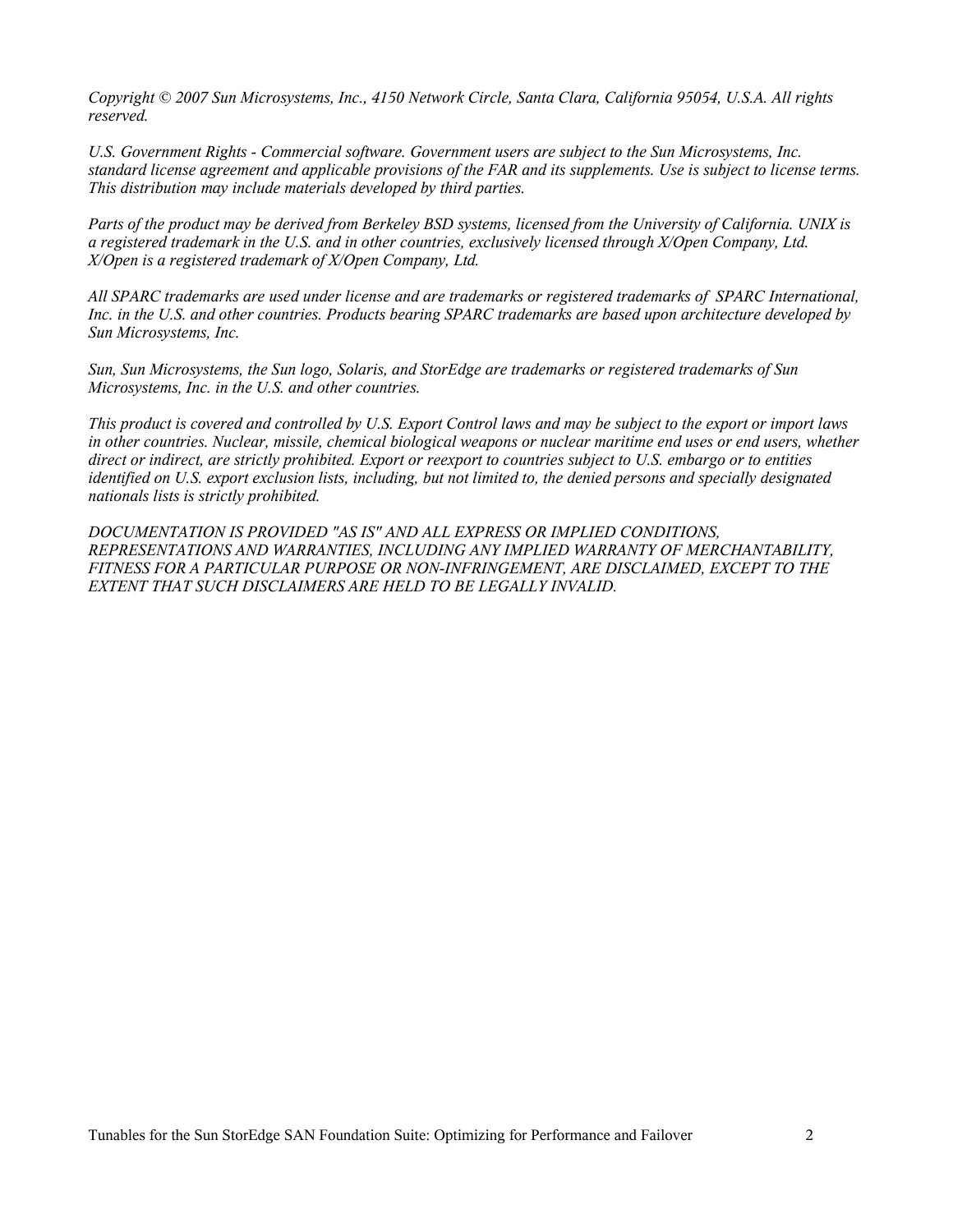## **Table of Contents**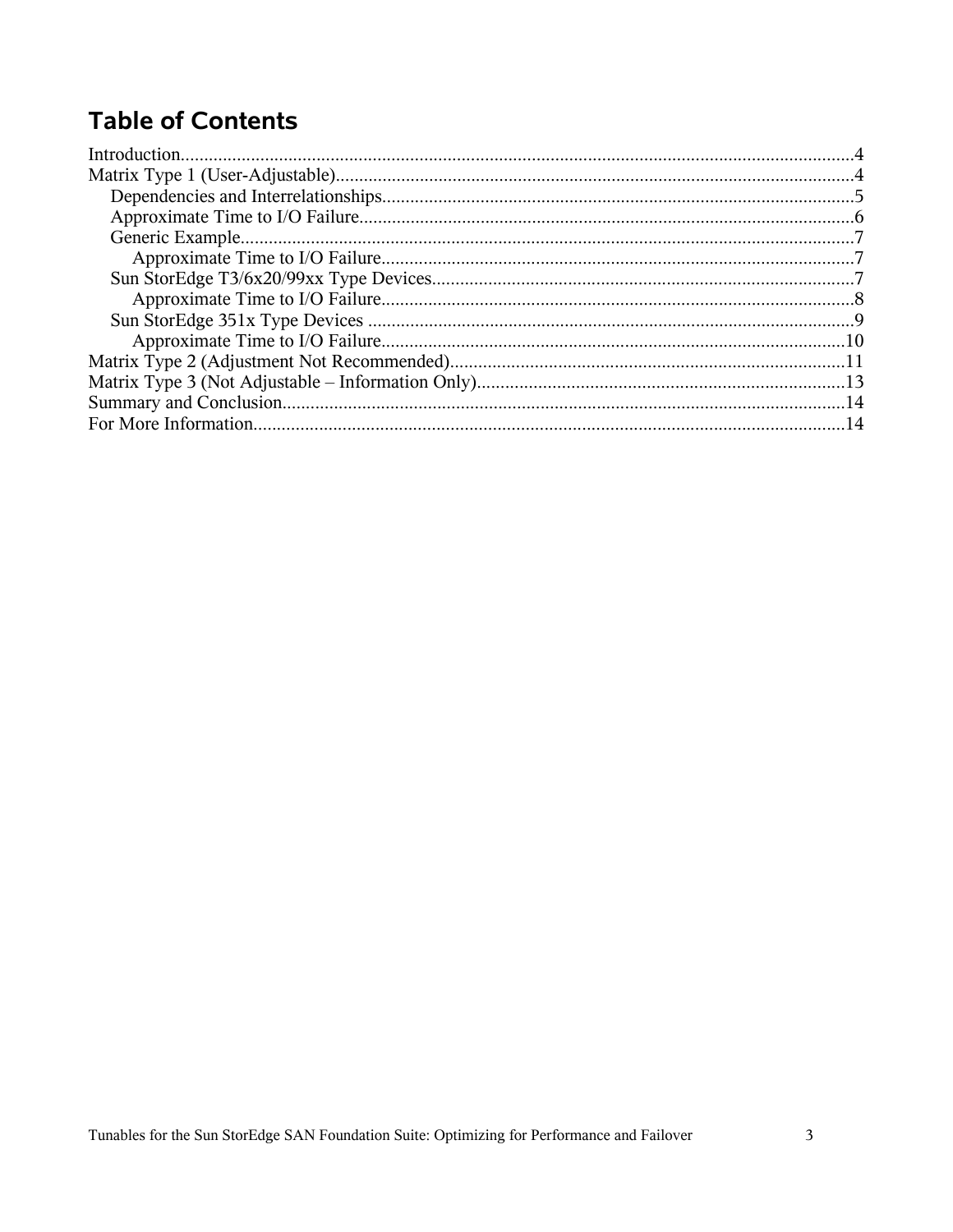## **Introduction**

There are several areas of performance – failover times, SCSI queue depth management, and so on – that can be optimized by judicious and careful use of certain user-tunable kernel-level variables described below. *Because many of these variables are interdependent with other variables and are global in nature, please approach any changes to them with extreme caution.*

Sun's SAN engineering philosophy is to provide a tested, optimized stack that operates with **all** Sunsold storage devices in a seamless, interoperable manner, without requiring any user configuration of the driver stack. This is very different from other vendors, who often **require** that you edit their driver stacks to make them work. That stated, there may be circumstances where changing these values to optimize failover times or array performance for **specific** configurations and/or applications may be desirable.

This paper presents three (3) general matrices describing the various types of tunables and/or default values related to performance, failover times and error recovery and logging. Type one (1) variables may be adjusted to fit specific customer configuration requirements. Type two (2) variables are adjustable, but in general no adjustment is recommended: these variables need to be tuned only in very rare cases. Type three (3) variables are hard-coded and are not adjustable; they are presented herein for completeness only.

Additionally, two additional, device-specific matrices are supplied that cover the Sun StorEdge T3/6x20, the Sun StorEdge 99x0 and the Sun StorEdge 3510 systems. There are, in some cases, different, device-specific Type 1 and Type 2 values used in the driver stack based on the driver issuing a SCSI Inquiry command and identifying a specific type of device. These are identified in the devicespecific matrix section.

| <b>Tunable</b>                                                                                                                                                                                    | <b>Description</b>                                                                                                       | <b>Default</b><br>(Value)    | <b>Practical</b><br>Ranges | <b>Dependencies (see</b><br>"Dependencies and<br>Interrelationships"<br>section) |
|---------------------------------------------------------------------------------------------------------------------------------------------------------------------------------------------------|--------------------------------------------------------------------------------------------------------------------------|------------------------------|----------------------------|----------------------------------------------------------------------------------|
| set ssd:ssd io time=nn<br>Use: Improve failover times                                                                                                                                             | Sets the command<br>timeout value for<br>SCSI commands.                                                                  | 60<br>(seconds)              | 30-120                     | 1, 3                                                                             |
| set ssd:ssd ua retry count=nn<br>Use: Trigger potential failover faster versus<br>retrying the operation on the same port.                                                                        | Sets the retry count<br>for SCSI commands.<br>typically after a<br>timeout or when<br>requested by the<br>target device. | 3 (retries)                  | $2 - 5$                    | 2, 3<br>See Note 1                                                               |
| set ssd:ssd max throttle=nn<br>Use: Limit command queue depths to keep<br>one server from dominating a device and/or<br>limit the time required to flush commands<br>during a failover operation. | Sets the maximum<br>SCSI command<br>queue depth that is<br>issued to any given<br>target device.                         | (See<br>following<br>table.) | $8 - 256$                  | 3                                                                                |

## **Matrix Type 1 (User-Adjustable)**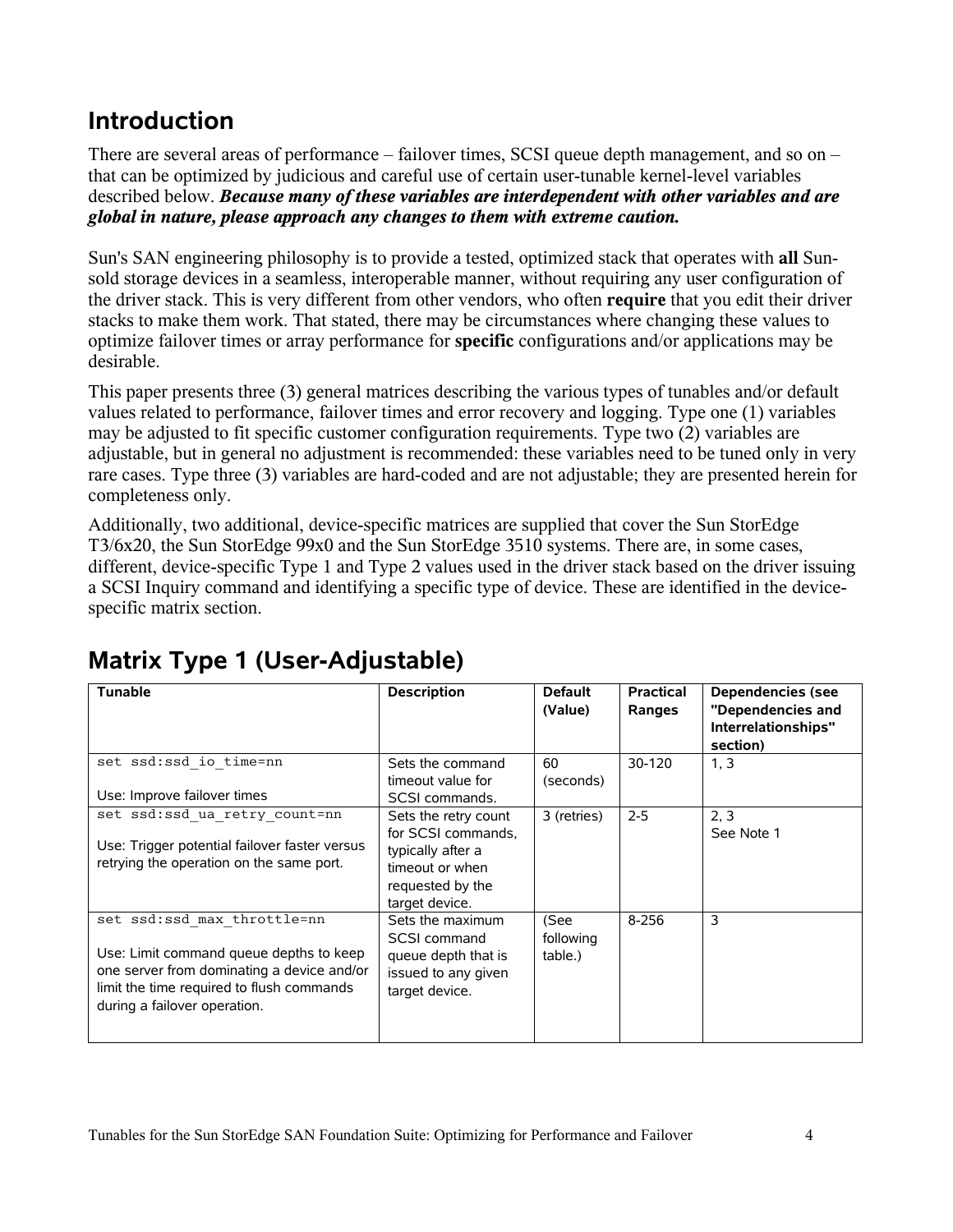| <b>Tunable</b>                                | <b>Description</b>      | <b>Default</b><br>(Value) | <b>Practical</b><br>Ranges | <b>Dependencies (see</b><br>"Dependencies and<br>Interrelationships"<br>section) |
|-----------------------------------------------|-------------------------|---------------------------|----------------------------|----------------------------------------------------------------------------------|
| set fp:fp offline ticker=nn                   | Controls the number     | 90                        | $5 - 120$                  | 4, 5                                                                             |
|                                               | of seconds that the     | (seconds)                 |                            |                                                                                  |
| Use: Detect a dead port faster and trigger    | HBA waits before it     |                           |                            |                                                                                  |
| upper-level error recovery.                   | off-lines a port due to |                           |                            |                                                                                  |
|                                               | loss of "light."        |                           |                            |                                                                                  |
| set fp:fp retry count=nn                      | Controls the retry      | 5 (retries)               | $2 - 5$                    | 4.5                                                                              |
|                                               | count at the FCP        |                           |                            |                                                                                  |
| Use: Limit the number of frame retries on     | (Frame) level.          |                           |                            |                                                                                  |
| the same port, thus driving upper-level error |                         |                           |                            |                                                                                  |
| recovery faster.                              |                         |                           |                            |                                                                                  |

Note 1: On a global basis, there are certain SCSI retry-related values for certain specific device responses versus a general timeout:

- Device or bus reset directed to a different device on the fabric: *ssd\_retry\_count \* 2 (6)* retries to the target device.
- Delay between retries: 100 msec. in most cases. A totally unresponsive device incurs the ssd io time (60 seconds) timeout per retry.
- Retries issued before the initiator (Leadville) issues a bus or device reset: ssd retry  $count/2$  (1 or 2).

The default values shown above have been developed over the past several years to address generic customer requirements. They represent a tested set of parameter values which has been shown to work in many large installations. Before implementing any changes to the default values in a production system, you should verify that the new values work correctly in your customer's configuration first.

These variables can be adjusted by setting them in the /etc/system file.

#### **Dependencies and Interrelationships**

1. Non-Disruptive Firmware Upgrades: Certain arrays require up to 120 seconds to perform firmware (micro code) upgrades. Sun StorEdge 99x0 systems require 60 seconds. Sun StorEdge 6xxx and T3 systems require up to 90 seconds. Setting ssd\_io\_time \*(ssd\_retry\_count +1) to a value lower than these could result in failed I/O (after all retries are exhausted) in *less* time than it takes for the firmware upgrade to complete. This either results in failed IO, or in the case where an alternate path is available, path failover.

2. SCSI Retry Count: Retries are driven either by hitting the ssd io time or when a target device hits its queue depth and returns queue full or busy. By carefully limiting the ssd max throttle value, the device queuing limit is hit more rarely (or never). Setting the retry value to zero should not be done since that cripples the ability of the driver to recover from occasional glitches in the system.

3. SCSI Queue depth: Arrays have hard limits on the SCSI queue depth they support; these limits should not be exceeded. The Sun StorEdge 9910 and 9960 systems, for instance, set a queue depth of 32 per LUN and a maximum of 256 per port, but in newer Sun StorEdge ST9990 and Sun StorEdge ST9990V systems, the maximum is 1024 per port. Exceeding the queue depth supported drives retry recovery scenarios that hurt performance. Older arrays may not handle this situation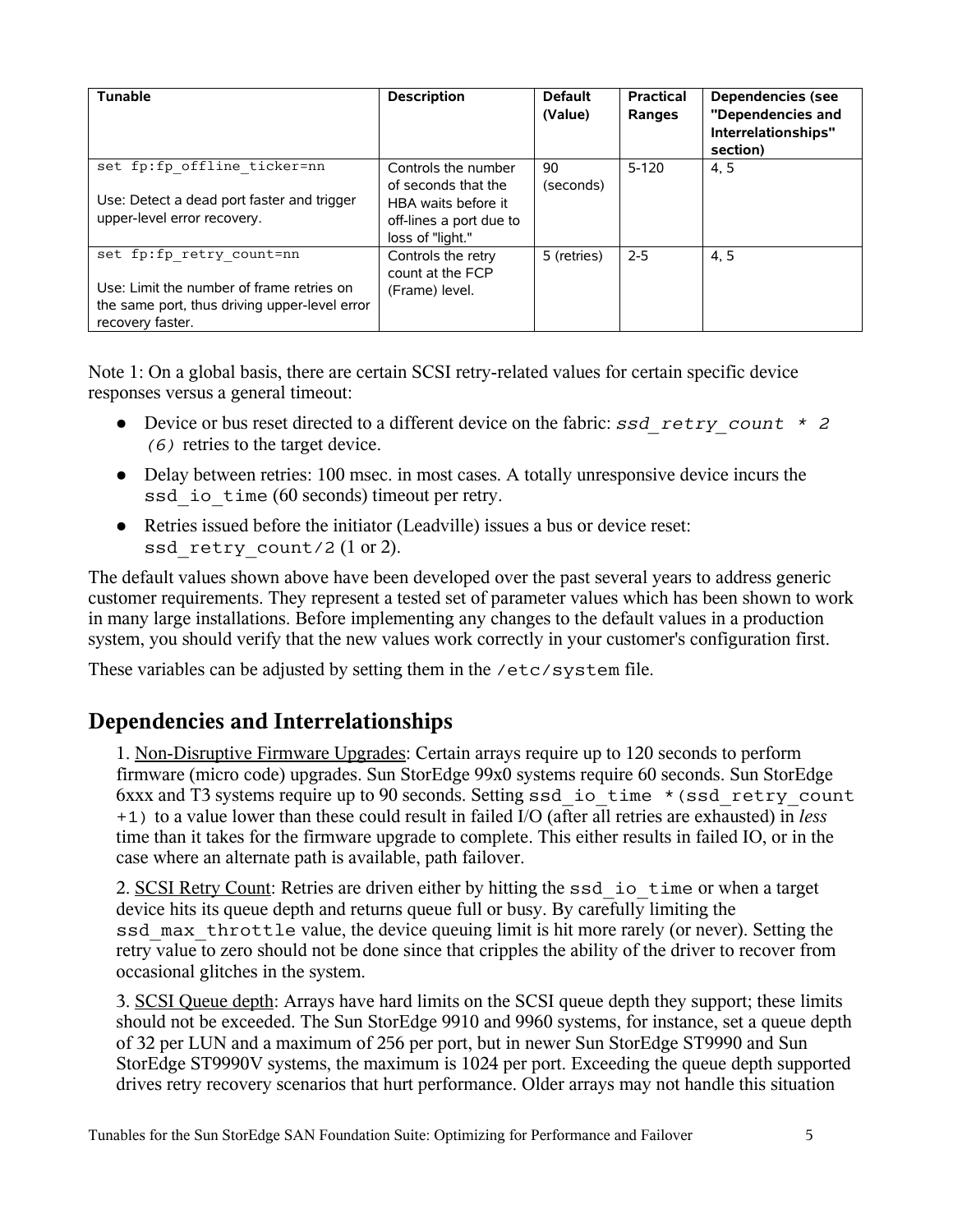properly and may have to be rebooted. Measurements have shown that values larger than 32 have no measurable performance impact. Values lower than 8 have a significant impact on performance. Reducing ssd io time should usually be accompanied by a reduction in ssd\_max\_throttle. An ssd\_max\_throttle value of 16 seems to be a nice sweet spot that balances performance against failover times.

4. FP Level Tunables: fp\_offline\_ticker and fp\_retry\_count work at the FCP frame level and are designed to either retry a frame transmission, or trigger upper level error recovery if the HBA detects a loss of "light" on the link. fp\_retry\_count must be at least two, and preferably higher in more complex SANs that have a higher chance of having to retransmit a frame due to having many links. fp\_offline\_ticker should be set to at least five seconds to avoid reporting an error when sensing a temporary loss of light on a link. Certain switches, when under going reconfiguration (for example, re-zoning, and so on), lose light on a port during the operation. Most 2-Gbit switches are very fast and low values are not an issue. Older 1-Gbit switches take a long time to reconfigure ports. The default values should not be changed.

5. Arbitrated Loop (FC-AL) Special Case: fp\_offline\_ticker and fp\_retry\_count should **not** be changed (reduced) in SANs that are configured to run in arbitrated loop mode – both public and private. Due to long retraining times, "LIP Storms" and other anomalies specific to loop configurations, a long time is typically needed to allow the loop to stabilize. Lowering these settings arbitrarily causes unpredictable and inappropriate off-lining and/or failovers. Devices where this tends to be an issue are Sun StorEdge 6x20 and Sun StorEdge 3510 FC systems configured to operate in loop mode. The **default** operating mode of the Sun StorEdge 3510 Array is FC-AL, so special care should be taken with Sun StorEdge 3510-based SANs to verify the operating mode before making any changes.

### **Approximate Time to I/O Failure**

Approximate expected behavior at the target driver level in terms of an I/O on a given path failing with the above tunable settings is shown in the table below. Each example assumes that the error condition persists through all the I/O retries. Note that the I/O may ultimately succeed if MPxIO can re-route the I/O down a different path successfully, or if a volume manager above the target driver has an alternate source to use to get the data (for example, mirror).

The following values are currently calculated values. Specific testing is planned to validate these calculations and/or modify them as appropriate.

| <b>Error Condition</b>                                                                  | ~Time to I/O Failure      |
|-----------------------------------------------------------------------------------------|---------------------------|
| Device not responding to I/O                                                            | 240 seconds               |
| Device returning busy status                                                            | 20 seconds                |
| Device returning busy status (Sun StorEdge T3, SESS01, Sun<br>StorEdge SE6920, PSX1000) | 305 seconds<br>See Note 1 |
| Frame level transmit error                                                              | 18 seconds                |
| Loss of light on FC link                                                                | 90 seconds                |

Note 1: These products have special handling in the driver stack. Their values are calculated based upon determination of the specific device type by the driver stack.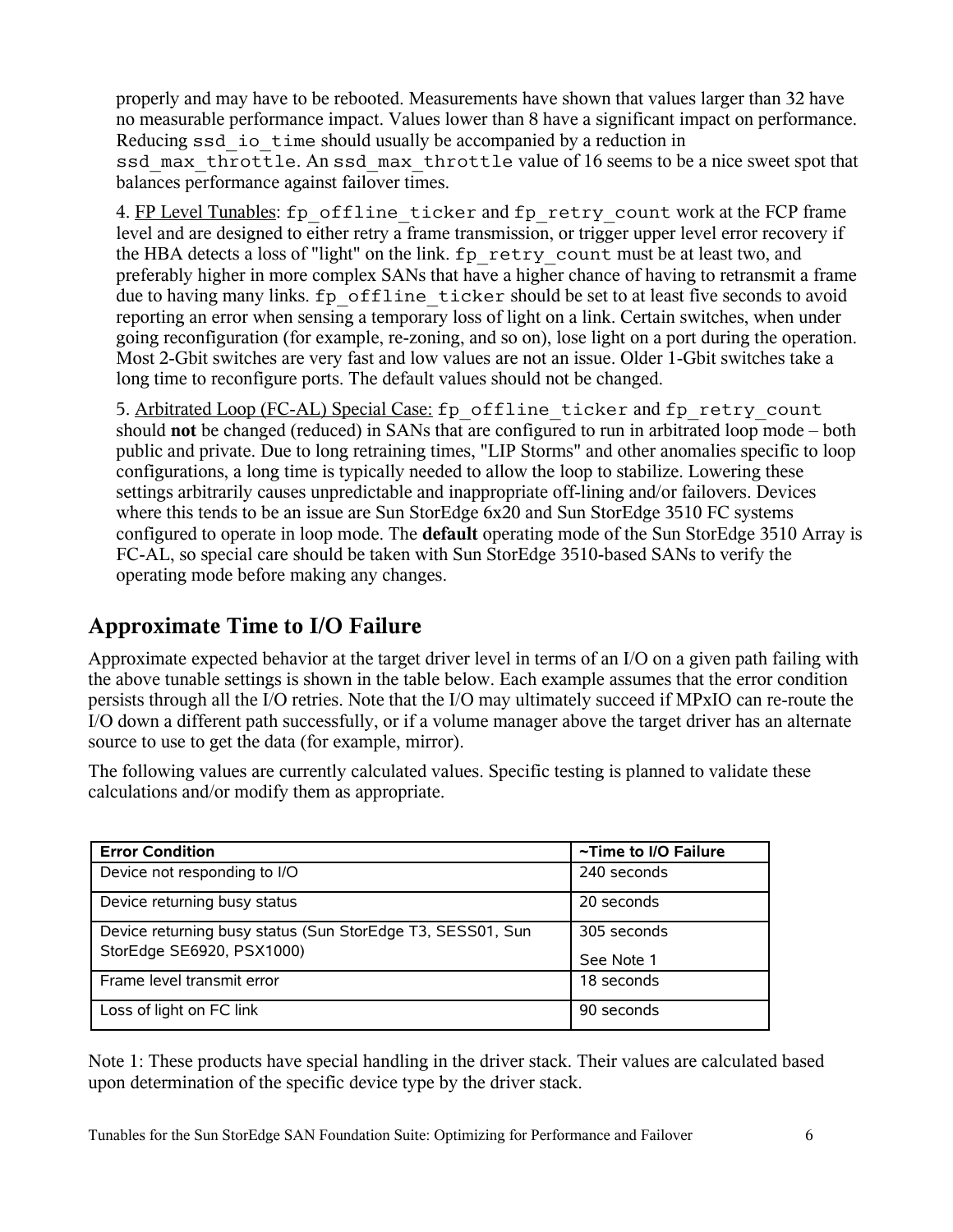### **Generic Example**

A tested, generic set of values designed to minimize failover with **all** current Sun arrays is:

```
set ssd:ssd_io_time=30
set ssd:ssd_retry_count=2
set ssd:ssd<sup>-max</sup> throttle=16
set fp: fp oFfline ticker=5
set fp:fp_retry_count=2
```
This set of tunables would be appropriate for cases where there is more than one type of array in a SAN. Note that the ssd io time parameter disables the ability of the Sun StorEdge 99xx and 6xxx systems to perform transparent firmware upgrades. ssd\_max\_throttle has been limited to 16 to make sure that there are not a large number of outstanding commands when the failover takes place. As a last word, **test these configurations settings first** in your customer's environment before going into production.

#### **Approximate Time to I/O Failure**

Approximate expected behavior at the target driver level in terms of an I/O on a given path failing with the above tunable settings is in the table below. Each example assumes that the error condition persists through all the I/O retries. Note that the I/O may ultimately succeed if MPxIO can re-route the I/O down a different path successfully, or if a volume manager above the target driver has an alternate source to use to get the data (for example, mirror).

The following values are currently calculated values. Specific testing is planned to validate these calculations and/or modify them as appropriate.

| <b>Error Condition</b>                                                                  | ~Time to I/O Failure      |
|-----------------------------------------------------------------------------------------|---------------------------|
| Device not responding to I/O                                                            | 90 seconds                |
| Device returning busy status                                                            | 15 seconds                |
| Device returning busy status (Sun StorEdge T3, SESS01, Sun<br>StorEdge SE6920, PSX1000) | 305 seconds<br>See Note 1 |
| Frame level transmit error                                                              | 9 seconds                 |
| Loss of light on FC link                                                                | 5 seconds                 |

Note 1: These products have special handling in the driver stack. Their values are calculated based upon determination of the specific device type by the driver stack.

The following pages show tested sets of tunables that can be used to optimize for reduced failover time for specific Sun products. Note that if you are optimizing for performance and stability across all supported storage products, then just stay with the tunable defaults.

#### **Sun StorEdge T3/6x20/99xx Type Devices**

The following table indicates how to set the tunables in order to optimize for reduced failover time in fabric environments. Do not use these values if the environment is FC-AL or DAS. If optimizing for performance, just stay with the tunable defaults.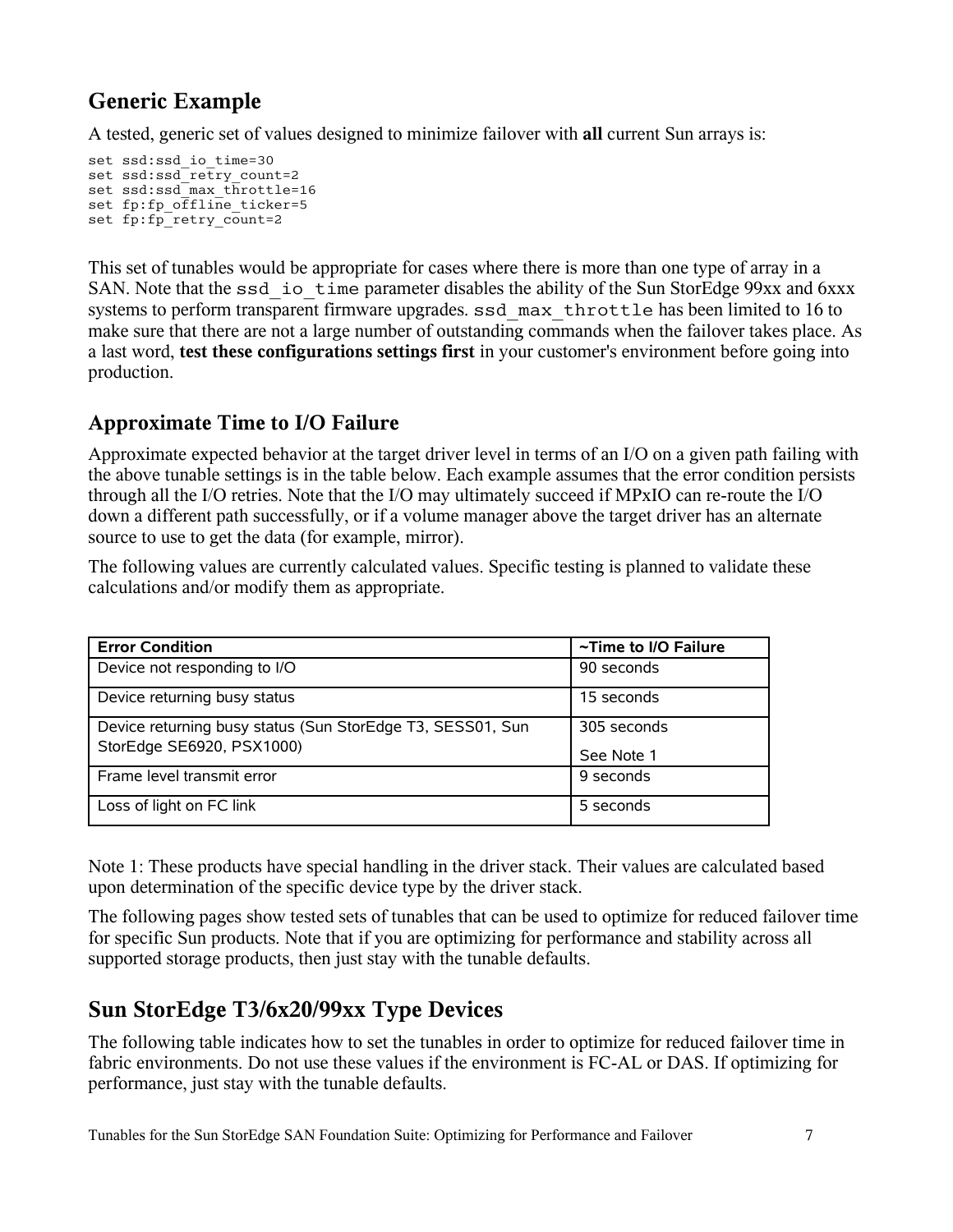| <b>Tunable</b>           | <b>Default</b> | Set to: | <b>Notes</b>                                                                                                                                                                                                                                                                                                                                                 |
|--------------------------|----------------|---------|--------------------------------------------------------------------------------------------------------------------------------------------------------------------------------------------------------------------------------------------------------------------------------------------------------------------------------------------------------------|
| set ssd:ssd io time      | 60             | 20      | Lowering this value below 60 affects the ability of<br>the array to perform non-disruptive firmware<br>upgrades.                                                                                                                                                                                                                                             |
| set ssd:ssd retry count  | 3              |         | Three retries is the default for FC devices. Lowering<br>to 1 keeps the device from looping through the<br>timeout cycle, and significantly reduces failover<br>times.                                                                                                                                                                                       |
| set ssd:ssd max throttle | 64             | 8       | Limiting this value ensures that there are fewer<br>commands to time out internally, thus reducing<br>busy time during a failover. Timing out potentially<br>hundreds of commands can lead to greatly<br>extended (multiple minutes) failover times. Values<br>below 8 significantly reduce performance. Values<br>over 16 do little to enhance performance. |
| set fp:fp offline ticker | 90             | 5       | Five seconds allows any Sun-sold switch time to<br>retrain.                                                                                                                                                                                                                                                                                                  |
| set fp:fp retry count    | 5              |         |                                                                                                                                                                                                                                                                                                                                                              |

#### **Approximate Time to I/O Failure**

Approximate expected behavior at the target driver level in terms of an I/O on a given path failing with the above tunable settings is shown in the table below. Each example assumes that the error condition persists through all the I/O retries. Note that the I/O may ultimately succeed if MPxIO can re-route the I/O down a different path successfully or if a volume manager above the target driver has an alternate source to use to get the data (for example, mirror).

The following values are currently calculated values. Specific testing is planned to validate these calculations and/or modify them as appropriate.

| <b>Error Condition</b>                                     | ~Time to I/O Failure |
|------------------------------------------------------------|----------------------|
| Device not responding to I/O                               | 40 seconds           |
| Device returning busy status                               | 10 seconds           |
| Device returning busy status (Sun StorEdge T3, SESS01, Sun | 305 seconds          |
| StorEdge 6920, PSX1000)                                    | See Note 1           |
| Frame level transmit error                                 | 6 seconds            |
| Loss of light on FC link                                   | 5 seconds            |

Note 1: These products have special handling in the driver stack. Their values are calculated based upon determination of the specific device type by the driver stack.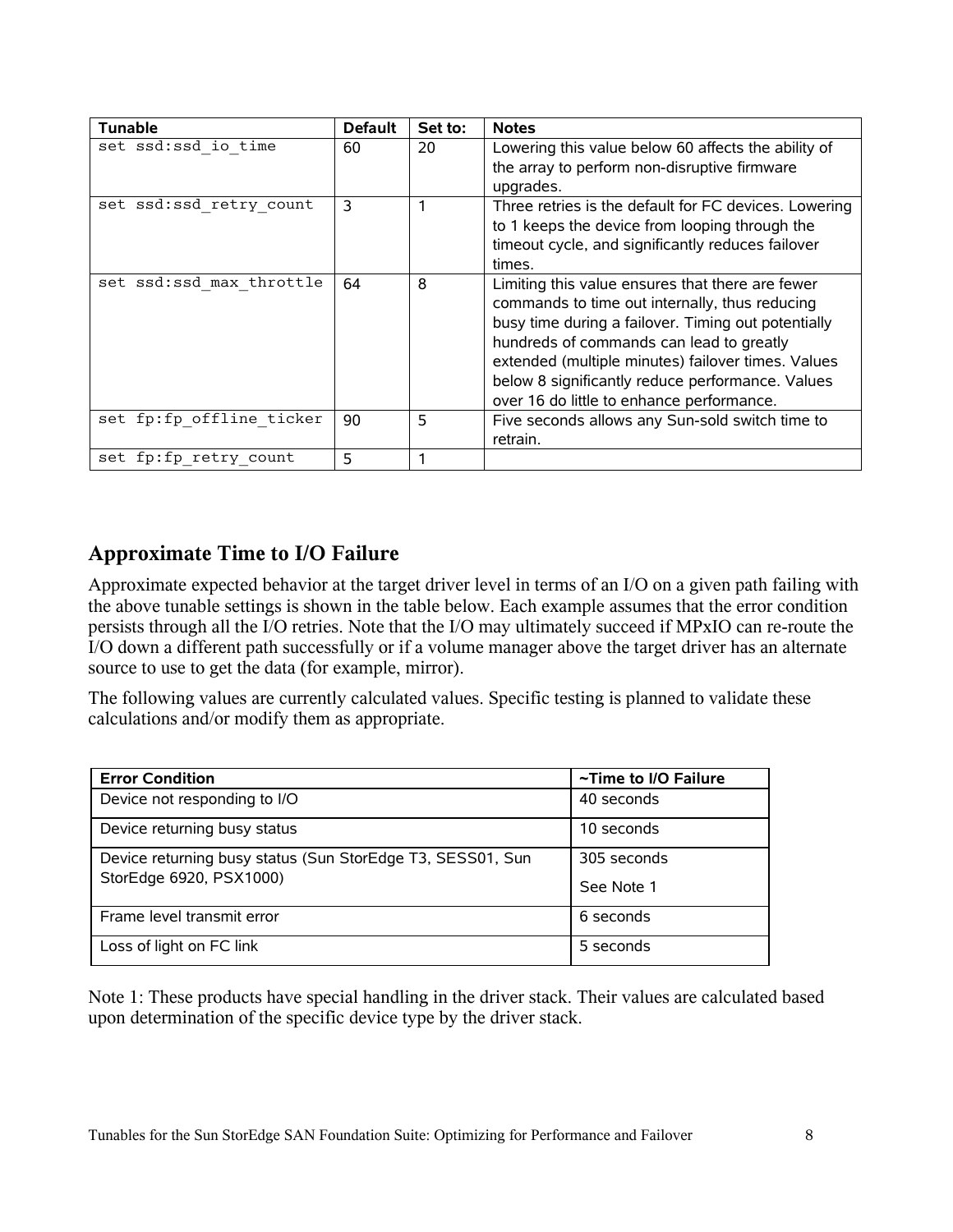### **Sun StorEdge 351x Type Devices**

The following table indicates how to set the tunables to optimize for reduced failover time in fabric, FC-AL, or DAS environments. If optimizing for performance, just stay with the tunable defaults.

| <b>Tunable</b>           | <b>Default</b> | Set to:                                   | <b>Notes</b>                                                                                                                                                                                                                                                                                                                                                    |
|--------------------------|----------------|-------------------------------------------|-----------------------------------------------------------------------------------------------------------------------------------------------------------------------------------------------------------------------------------------------------------------------------------------------------------------------------------------------------------------|
| set ssd:ssd io time      | 60             | 20<br>(Fabric)<br>30<br>(FC-AL or<br>DAS) | FC_AL Mode: 30 - Allows the loop to<br>$\bullet$<br>stabilize in addition to performing all<br>takeover activities described below.<br>Fabric Mode: 20 - Allows the takeover<br>controller to assume the "identity" of<br>the failed controller and take over all<br>LUNs.<br>These values cover both link and<br>controller failures.                          |
| set ssd:ssd retry count  | $\overline{3}$ | $\overline{2}$                            | Lowering to 1 keeps the device from looping<br>through the timeout cycle and significantly<br>reduces failover times. Set this value to 2 to<br>ensure that the command can be re-driven<br>enough times to cover for a long cache flush<br>cycle.                                                                                                              |
| set ssd:ssd max throttle | 64             | 8                                         | Limiting this value ensures that there are fewer<br>commands to time out internally, thus reducing<br>busy time during a failover. Timing out<br>potentially hundreds of commands can lead to<br>greatly extended (multiple minutes) failover<br>times. Values below 8 significantly reduce<br>performance. Values over 16 do little to<br>enhance performance. |
| set fp:fp offline ticker | 90             | 5 (Fabric)<br>90<br>(FC-AL or<br>DAS)     | For FC-AL topologies or direct connect (DAS),<br>this value must not be changed. For example,<br>temporary light loss in a DAS environment<br>may be caused by factors other than a port<br>retraining. For fabric topologies, 5 seconds<br>allows any Sun-sold switch time to retrain.                                                                         |
| set fp:fp retry count    | 5              | 1 (Fabric)<br>5<br>(FC-AL or<br>DAS)      | Only change this in fabric (switch) topologies.<br>Never change in DAS and FC-AL<br>configurations.                                                                                                                                                                                                                                                             |

The Sun StorEdge 3510 array fails over in a unique manner: When a controller fails, in either loop or fabric mode, the surviving controller takes over the "identity" (Target WWN) of the failed controller, and the integrated bypass hubs in the device automatically re-route the host-facing ports to the surviving controller. MPxIO, per se, does not actually failover to an alternate path. It is required, however, to have multiple paths to each controller for high availability. These paths are symmetric on a per-controller basis, and MPxIO will load-balance across all of them.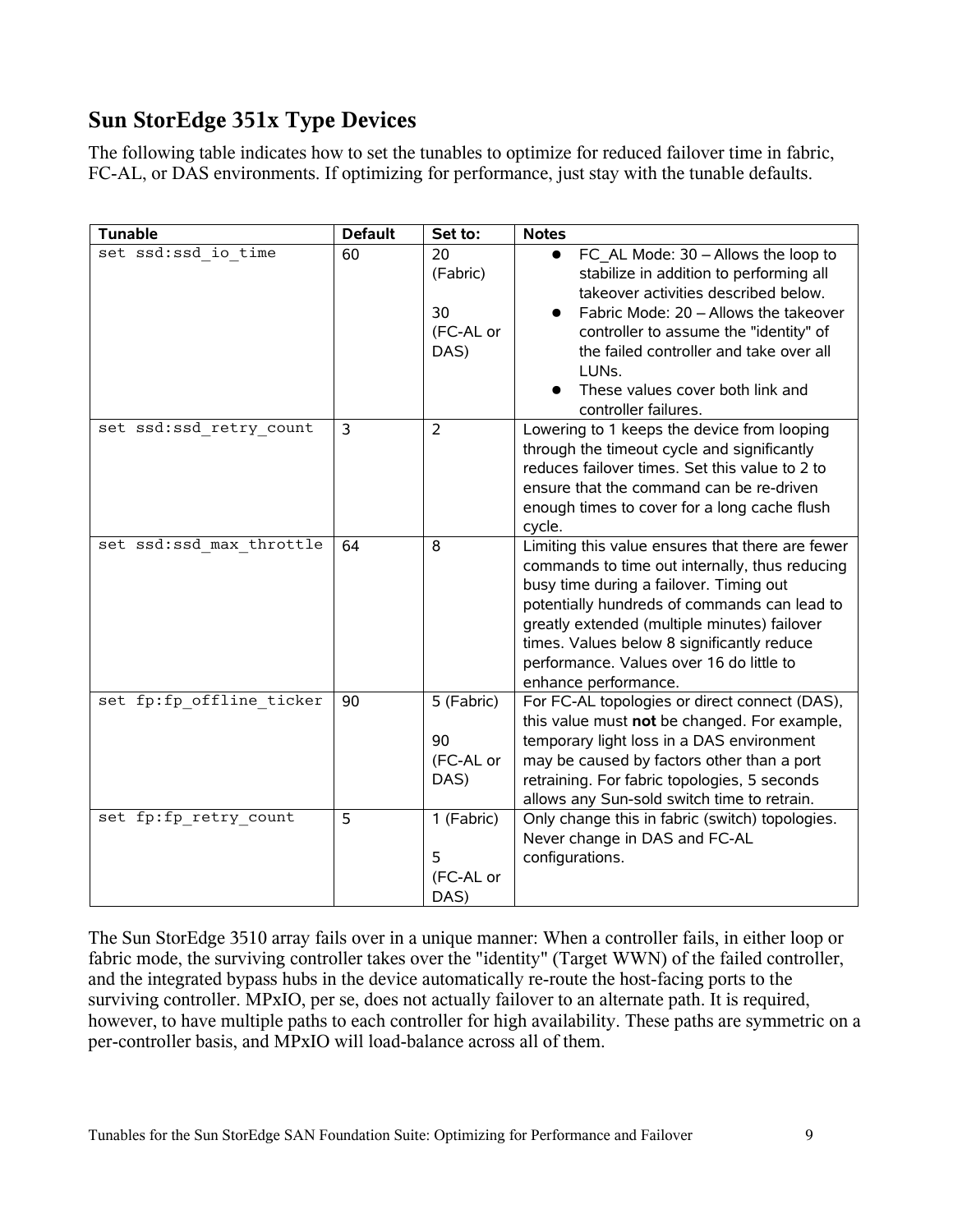#### **Approximate Time to I/O Failure**

Approximate expected behavior at the target driver level in terms of an I/O on a given path failing with the above tunable settings is shown in the table below. Each example assumes that the error condition persists through all the I/O retries. Note that the I/O may ultimately succeed if MPxIO can re-route the I/O down a different path successfully or if a volume manager above the target driver has an alternate source to use to get the data (for example, mirror).

The following values are currently calculated values. Specific testing is planned to validate these calculations and/or modify them as appropriate.

| <b>Error Condition</b>       | ~Time to I/O Failure   |
|------------------------------|------------------------|
| Device not responding to I/O | 60 seconds (Fabric)    |
|                              | 90 seconds (FC-AL/DAS) |
| Device returning busy status | 15 seconds             |
| Frame level transmit error   | 6 seconds (Fabric)     |
|                              | 18 seconds (FC-AL/DAS) |
| Loss of light on FC link     | 5 seconds (Fabric)     |
|                              | 90 seconds (FC-AL/DAS) |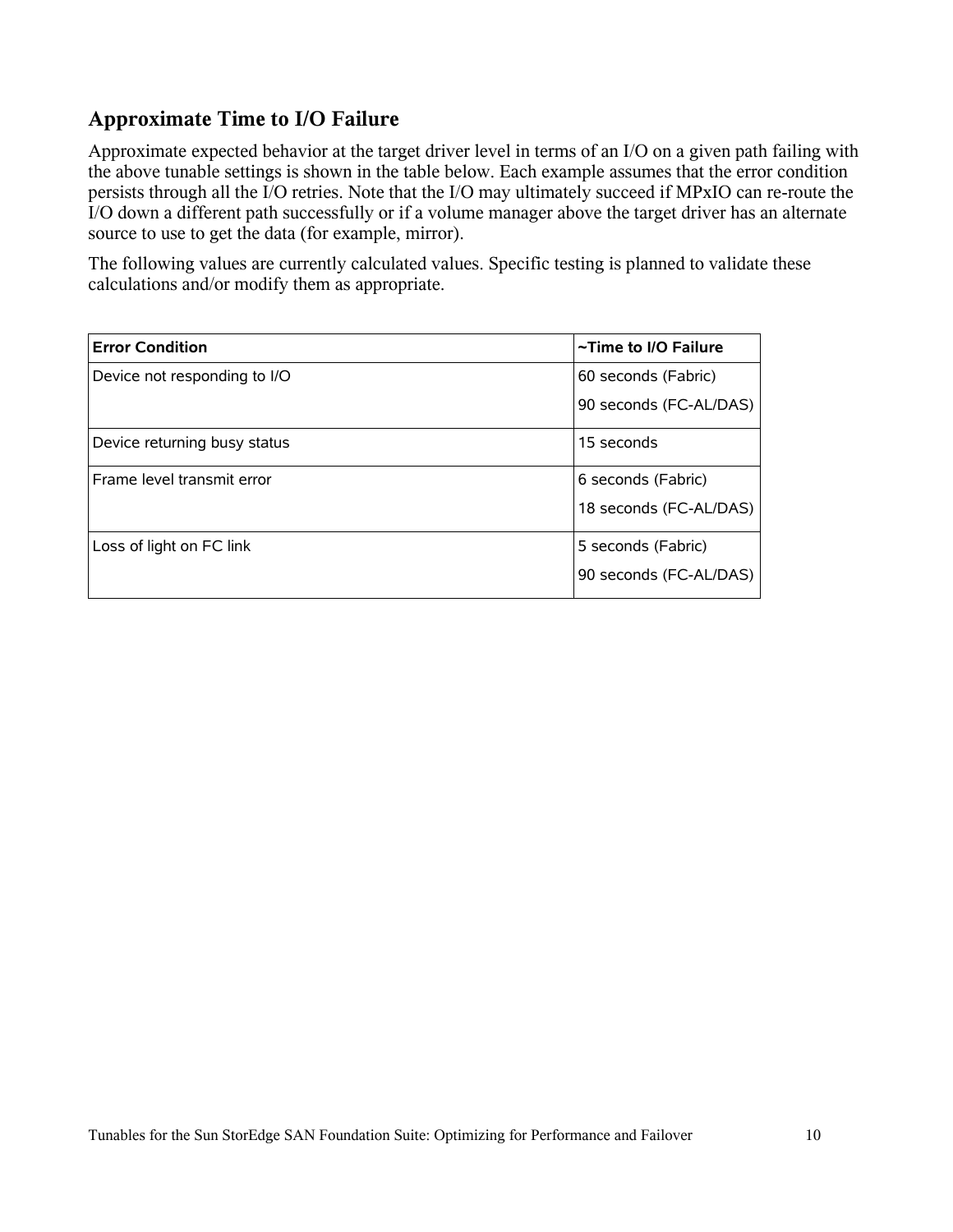# **Matrix Type 2 (Adjustment Not Recommended)**

| <b>Tunable</b>                                                                                                                                                | <b>Description</b>                                                                                                                                                                                                                                                                                  | <b>Default</b><br>(Value)                                   | <b>Practical</b><br>Ranges | <b>Notes</b>                                                                                   |
|---------------------------------------------------------------------------------------------------------------------------------------------------------------|-----------------------------------------------------------------------------------------------------------------------------------------------------------------------------------------------------------------------------------------------------------------------------------------------------|-------------------------------------------------------------|----------------------------|------------------------------------------------------------------------------------------------|
| Set fp:fp retry delay=nn<br>Use: Reduce or expand the wait time<br>between retries.                                                                           | Controls the wait time<br>between retries. Allows<br>temporary anomalies to<br>subside and increases<br>the chance that the retry<br>succeeds (for example,<br>link speed renegotiation).                                                                                                           | 3 (seconds)                                                 | $1 - 5$                    | See Note 1                                                                                     |
| Set fp:fp log size=nnnn * nnnn<br>Use: Increases or decreases the area<br>reserved for error logging at the FP (link)<br>level.                               | Controls the log-out area<br>for FP errors. Set as a<br>well-formed buffer of<br>nnnn size.                                                                                                                                                                                                         | 1024*1024<br>(1 MB)                                         | N/A                        | This value provides<br>sufficient space for<br>even very large<br>configurations.              |
| Set fp:fp cmd wait cnt=n<br>Use: Increase or decrease the wait time<br>on completion of all internal commands<br>during a DR operation.                       | Controls the wait time for<br>all internal commands<br>(for example, PLOGI,<br>PRLI, Report LUNs, SCSI<br>Inquires) to complete<br>during a DR (Dynamic<br>Reconfiguration)<br>operation.                                                                                                           | 240<br>(seconds)                                            | N/A                        | This is a tested and<br>verified value that<br>works across all<br>servers that<br>support DR. |
| Set ssfcp:ssfcp log size=nnnn<br>$*$ nnnn<br>Use: Same as fp log size                                                                                         | Same as fp log size,<br>except logs out errors at<br>the FCP level.                                                                                                                                                                                                                                 | 1024*1024<br>(1 MB)                                         | N/A                        | This value provides<br>sufficient space for<br>even very large<br>configurations.              |
| Set ssfcp:ssfcp<br>enable auto configuration=n<br>Use: Allows for the automatic<br>enumeration and configuring of any and<br>all discovered targets and LUNs. | Controls whether all<br>discovered targets and<br>LUNs are automatically<br>configured and<br>enumerated or not. The<br>default in operating<br>systems prior to the<br>Solaris <sup>™</sup> 10 Operating<br>System is that discovered<br>targets and LUNs are<br>discovered but not<br>configured. | $0 - (pre-$<br>Solaris 10<br>OS)<br>1 - (Solaris<br>$10+OS$ | 0, 1                       | See Note 2                                                                                     |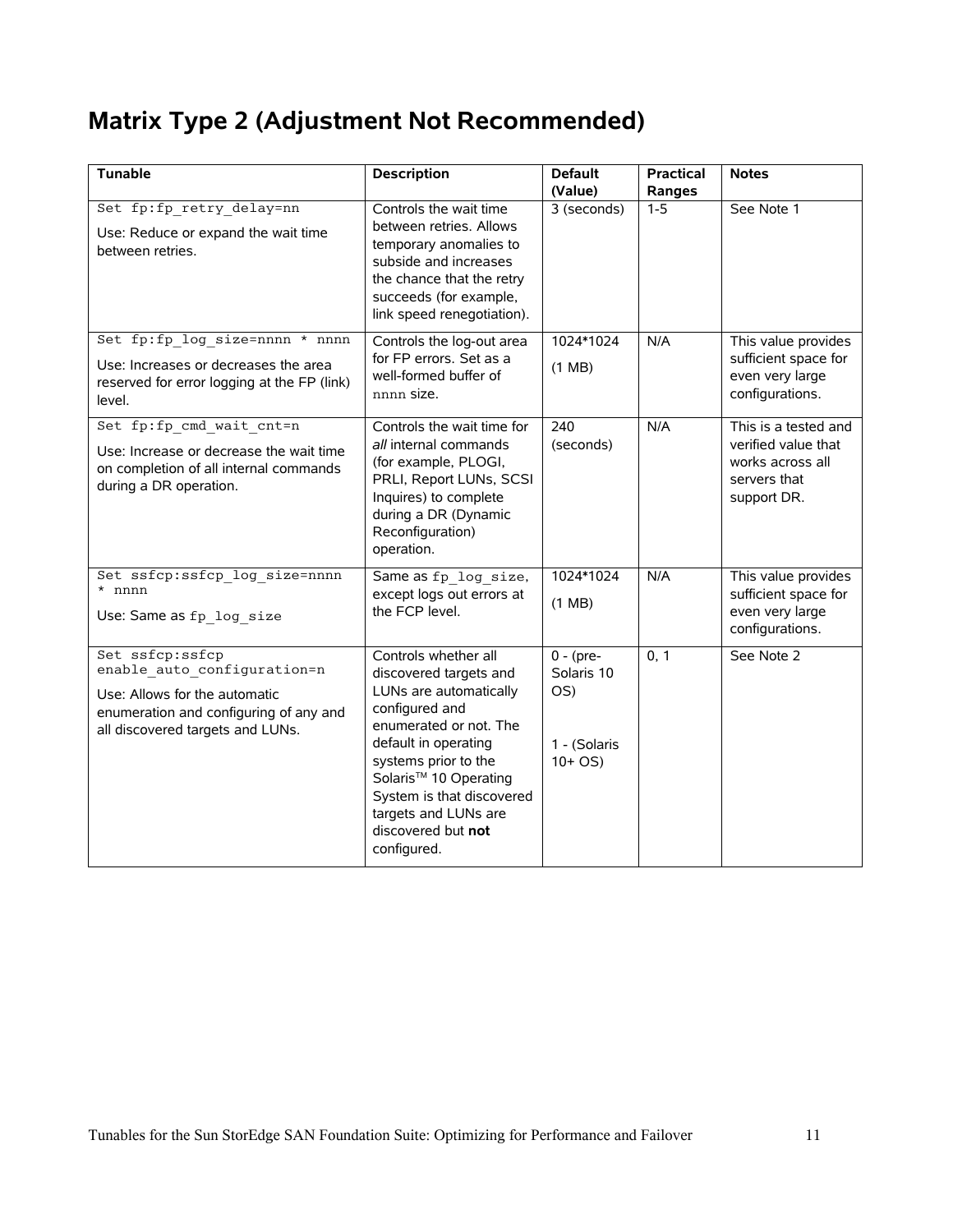| <b>Tunable</b>                                                                                                                    | <b>Description</b>                                                                                                                                                                                                       | <b>Default</b><br>(Value) | <b>Practical</b><br>Ranges | <b>Notes</b>                                                                                                                          |
|-----------------------------------------------------------------------------------------------------------------------------------|--------------------------------------------------------------------------------------------------------------------------------------------------------------------------------------------------------------------------|---------------------------|----------------------------|---------------------------------------------------------------------------------------------------------------------------------------|
| Set<br>ssfcp:ssfcp lun ready retry=nnn<br>Use: Shorten or lengthen the time cfadm<br>waits before it fails a configure operation. | Controls the total wait<br>time at the FCP layer<br>during $a$ cfgadm<br>configure operation for<br>all LUNs associated with<br>the specified SCSI target<br>to become ready (that is,<br>configured and<br>enumerated). | 300                       | N/A                        | No need to change.<br>Does not affect<br>performance in any<br>way. It just makes<br>sure that the wait<br>time is not<br>"forever."  |
| Set<br>ssfcp:ssfcp max target retries=nnn<br>Use: Similar to ssfcp lun ready<br>except that this is operating on SCSI<br>targets. | Controls the number of<br>configuration retries for a<br>SCSI target (not a LUN)<br>to be configured. Issued<br>at 1-second intervals (for<br>example, Target Busy<br>conditions).                                       | 120                       | N/A                        | No need to change.<br>Does not affect<br>performance in any<br>way. It just makes<br>sure that the retry<br>time is not<br>"forever." |

Notes:

1. Reducing the retry delay below three seconds may not allow for a temporary condition (for example, link retraining, buffer credit overflow, and so on) to subside before retrying the operation.

#### 2. A value of one can have the following consequences:

a. Boot time becomes longer.

b. The ability to host mask-specific SCSI targets to specific hosts is lost. A setting of one allows the host to see all storage from all HBAs. To prevent unintended security issues and/or data corruption, non-host mechanisms (for example, zoning) should be used to prevent hosts from seeing storage not intended for them.

Changing this value to (1) one (pre-Solaris 10 OS) should **only** be done after careful consideration of the risks to an operational SAN, and when explicit procedures are in place to protect production data from misuse or corruption.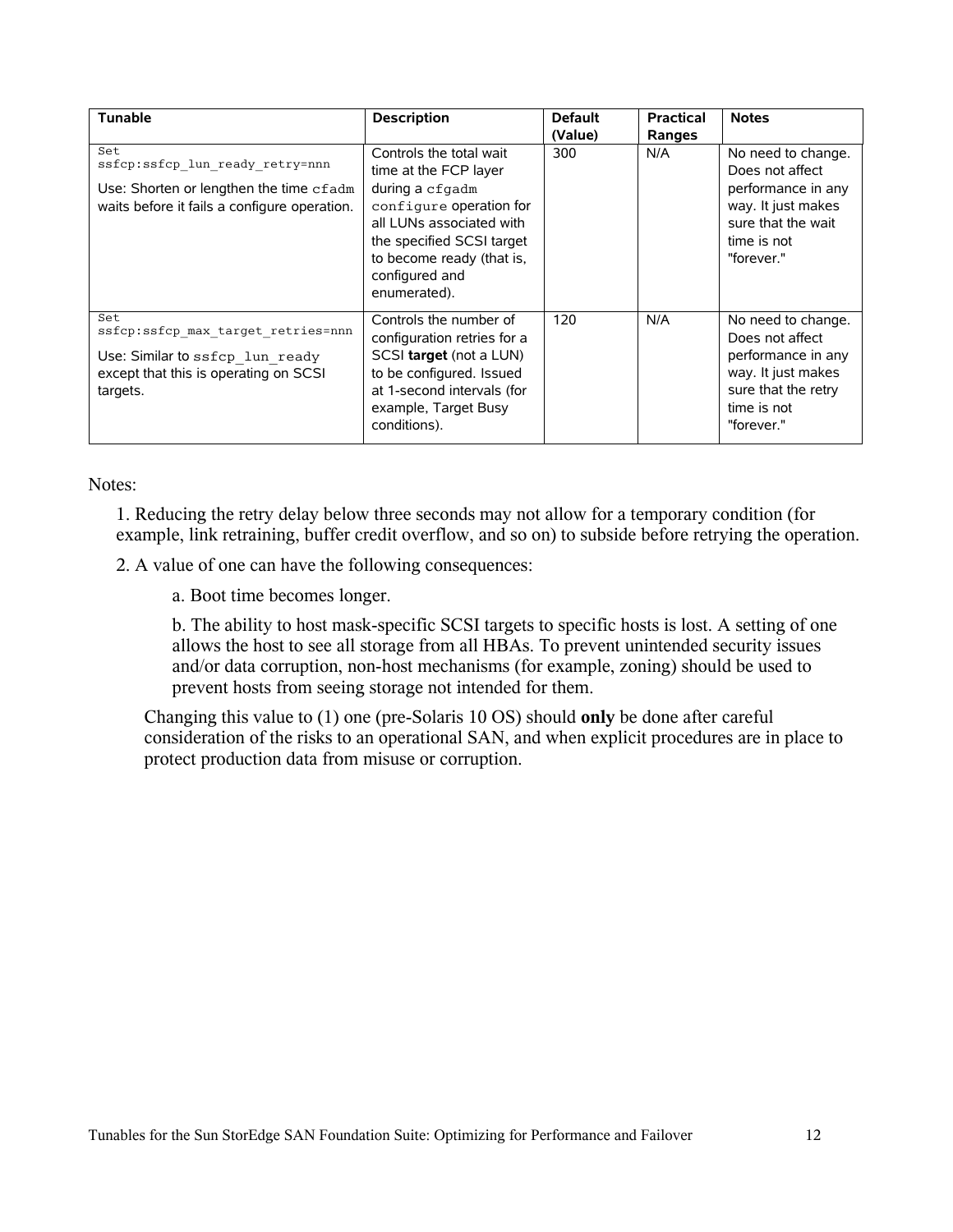# **Matrix Type 3 (Not Adjustable – Information Only)**

| Variable           | <b>Description</b>                                                                                                                                                | Value            | <b>Notes</b>                                                                                                                                                                                                                                        |
|--------------------|-------------------------------------------------------------------------------------------------------------------------------------------------------------------|------------------|-----------------------------------------------------------------------------------------------------------------------------------------------------------------------------------------------------------------------------------------------------|
| MAX TARGETS PORT   | Sets the maximum<br>number of SCSI targets<br>allowed per port.                                                                                                   | 256<br>(Targets) | Should not require any more.                                                                                                                                                                                                                        |
| FCP OFFLINE DELAY  | Controls the wait time to<br>off-line a SCSI target<br>when the target may<br>temporarily "disappear"<br>due to a switch RSCN<br>or other asynchronous<br>events. | 20<br>(Seconds)  | This setting is designed to<br>safeguard against the<br>accidental or inappropriate<br>off-lining of a SCSI target due<br>to a short-duration<br>"disappearance" from the<br>fabric while SAN<br>reconfiguration information is<br>being exchanged. |
| ELS TIMEOUT        | Controls the wait time<br>for a target to perform<br>an ELS type operation<br>(for example, PLOGI,<br>and so on).                                                 | 20<br>(Seconds)  | Normally completes in under<br>a second. A subset of<br>DISCOVERY DEADLINE.                                                                                                                                                                         |
| FCP MAX RETRIES    | Controls the number of<br>retries for internal<br>discovery commands<br>only (PLOGI, PRLI,<br>Report LUNs and SCSI<br>inquiry).                                   | $\overline{4}$   | Should not require more.                                                                                                                                                                                                                            |
| DISCOVERY DEADLINE | Controls the total time<br>for all the internal<br>discovery commands to<br>complete (PLOGI, PRLI,<br>Report LUNs and SCSI<br>inquiry).                           | 120<br>(Seconds) | Normally completes in a few<br>seconds.                                                                                                                                                                                                             |
| FP NS TIMEOUT      | Controls the timeout<br>value for a switch's<br>name server to respond.                                                                                           | 120<br>(Seconds) | Normally completes in under<br>a second.                                                                                                                                                                                                            |